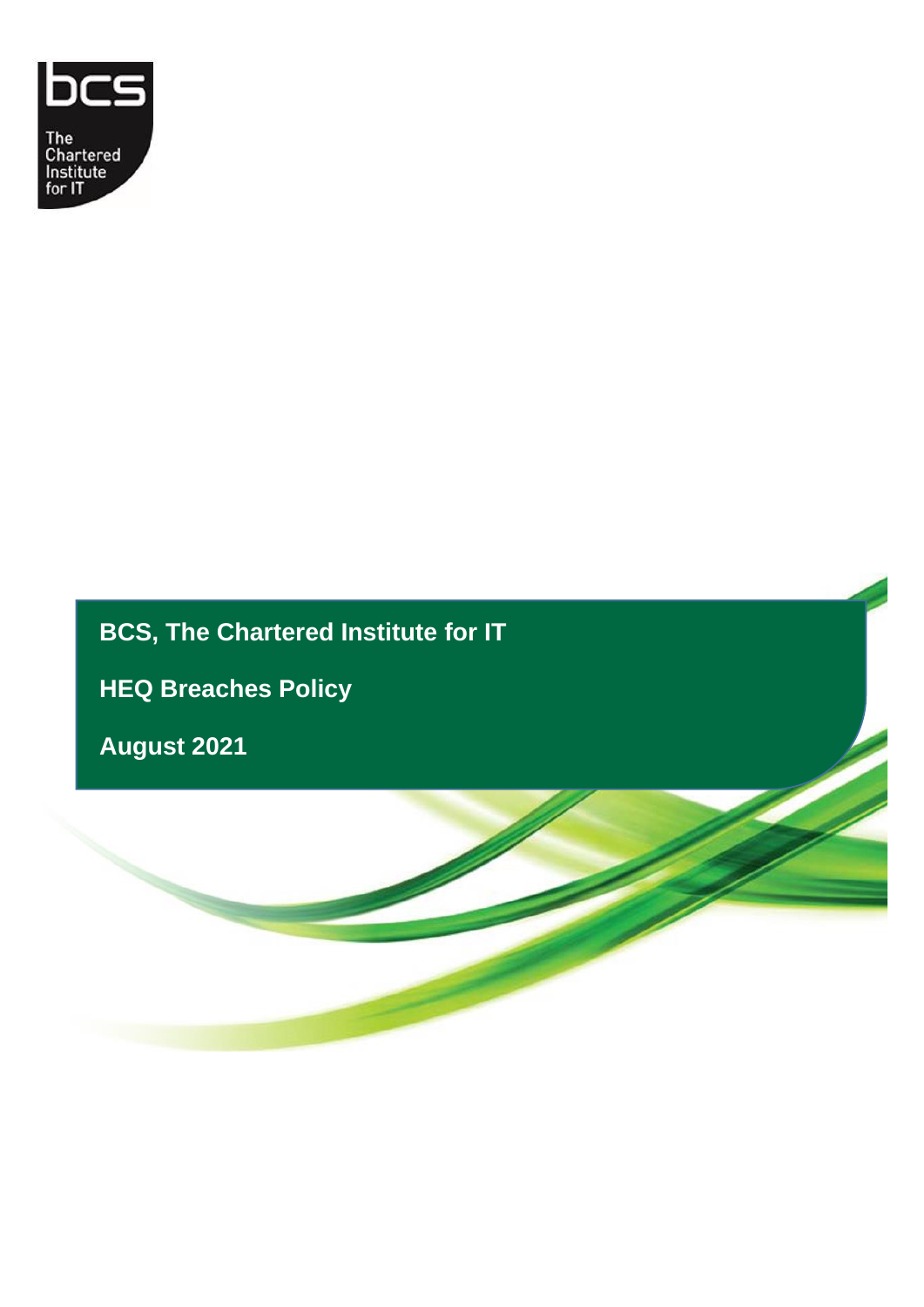# **Contents**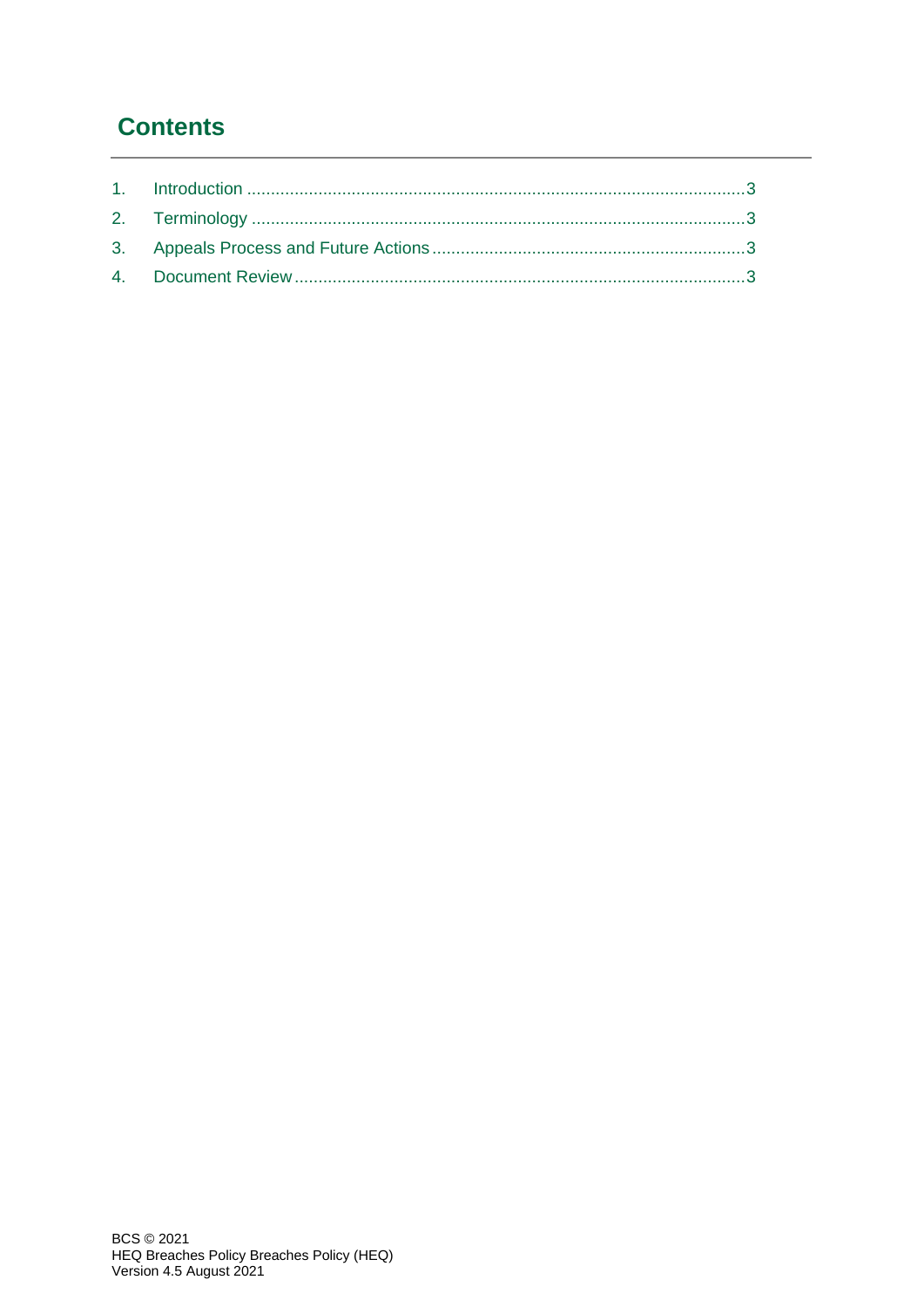### <span id="page-2-0"></span>**1. Introduction**

Candidates are expected to abide by the BCS Examination Regulations. Details of the Breaches Policy and the Regulations should be made available to candidates by the Centre. BCS will act against any candidate proven to have breached examination regulations. Breaches of Regulations are dealt with by the Professional Examinations Board (PEB).

# <span id="page-2-1"></span>**2. Terminology**

Assessment in HEQ modules (by means of written examination or project submission) is available in two sessions per year, approximately six months apart. Some modules are assessed in both sessions and some in only one session per year. Each time that assessment in a module is available it is known as a sitting of that module.

Failure in all modules in the session. Excluded from up to four sessions. \*

## <span id="page-2-2"></span>**3. Appeals Process and Future Actions**

BCS' appeals process and procedure documents set out the restrictions that will apply to a candidate registering to retake an examination, or re-submit a Professional Project, where there is a Breach of Regulations issue to be resolved.

Breach of Regulations issues will be dealt with through the appeals process (within the Results Guidelines available on the BCS Website).

In cases where PEB does not consider it is empowered to deal with the breach, i.e. where there is also considered to be a wider breach of the BCS Code of Conduct, the Board will refer the allegation to the BCS Registrar to process in accordance with BCS Disciplinary Regulations.

Where a case is referred, candidates will not be permitted to re-sit the examination(s) or project where they have been charged with breaching any regulations until the matter has been resolved.

### <span id="page-2-3"></span>**4. Document Review**

This policy will be reviewed, as a minimum, on an annual basis in line with departmental quality standards and regulatory criteria.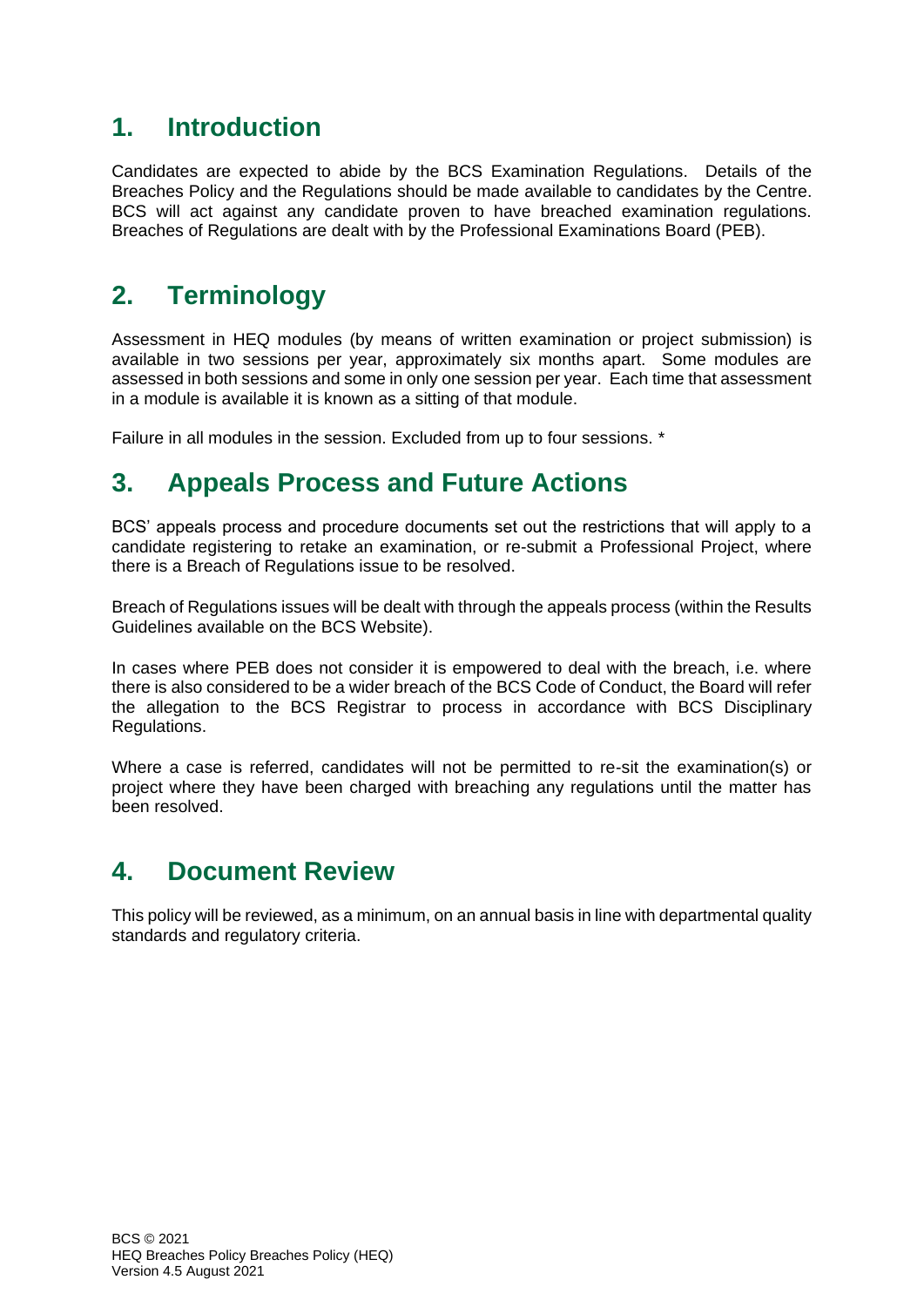| <b>Type of Offence</b>                                                                                                              | Will receive a warning if                                                                                                                                                                 | The Exam/Test will be voided if                                                                                                                                                                                                                                                                              |  |
|-------------------------------------------------------------------------------------------------------------------------------------|-------------------------------------------------------------------------------------------------------------------------------------------------------------------------------------------|--------------------------------------------------------------------------------------------------------------------------------------------------------------------------------------------------------------------------------------------------------------------------------------------------------------|--|
| Calculators, dictionaries (when prohibited)                                                                                         | not used                                                                                                                                                                                  | used                                                                                                                                                                                                                                                                                                         |  |
| Bringing prohibited materials into the exam                                                                                         | not used                                                                                                                                                                                  | notes/annotations have been used deliberately to gain an advantage                                                                                                                                                                                                                                           |  |
| Mobile phone or other similar electronic devices<br>(including iPod, MP3/4 player, Smartphone<br>Smartwatch)                        | not in the learner's possession but makes a noise in<br>the examination room                                                                                                              | it is in the learner's possession and there is evidence of it being used<br>by the learner or if it is a second offence (for another module / test)                                                                                                                                                          |  |
| A breach of the instructions or advice of an<br>invigilator in relation to the examination rules and<br>regulation                  | it is a minor non-compliance; e.g. sitting in a non-<br>designated seat; continuing to write for a short period<br>after being told to stop                                               | major non-compliance; e.g. refusing to move to designated seat;<br>significant amount of writing after being told to stop                                                                                                                                                                                    |  |
| Failing to abide by the conditions of supervision<br>designed to maintain the security and integrity of<br>the examinations         | they removed the script or test paper from the exam<br>room, but with proof that the script has not been<br>impaired; integrity has not been impaired (learner<br>unaware of regulations) | they removed the script or test paper from exam room but with no<br>proof that the integrity of the paper is maintained; taking home<br>material (learner did it deliberately)                                                                                                                               |  |
| Disruptive behaviour in the examination room or<br>assessment session (including the use of offensive<br>language)                  | it is a minor disruption lasting short time; calling out,<br>causing noise, turning around                                                                                                | it is a repeated or prolonged disruption; unacceptably rude remarks;<br>being removed from the room; taking another's possessions.<br>warnings ignored; provocative or aggravated behaviour; repeated or<br>loud offensive comments; physical assault on staff or property                                   |  |
| Exchanging, obtaining, receiving, or passing on<br>information which could be examination related (or<br>the attempt to):           | it is an isolated incident of talking before start of exam<br>or after papers have been collected                                                                                         | they are talking about exam related matters during the exam;<br>whispering answers to questions. passing exam related notes to<br>other learners; helping one another; swapping scripts                                                                                                                      |  |
| Collusion: candidate's work reflects extensive<br>similarities and identical passages due to a<br>deliberate attempt to share work  |                                                                                                                                                                                           | learners' work reflects extensive similarities and identical passages,<br>due to a deliberate attempt to share work                                                                                                                                                                                          |  |
| Plagiarism: unacknowledged copying from or<br>reproduction of published sources (including the<br>internet); incomplete referencing | Minor amount of plagiarism / poor referencing in one or<br>two places                                                                                                                     | plagiarism from published work not listed in the bibliography or<br>plagiarised text consists of the substance of the work submitted and<br>the source is listed in the bibliography                                                                                                                         |  |
| The alteration or falsification of any results<br>document, including certificates                                                  |                                                                                                                                                                                           | falsification or forgery                                                                                                                                                                                                                                                                                     |  |
| Misuse of, or attempted misuse of, examination<br>material and resources                                                            |                                                                                                                                                                                           | misuse of examination material or exam related information,<br>including: attempting to gain or gaining prior knowledge of<br>examination information; improper disclosure (including electronic<br>means); receipt of examination information or removal of secure<br>information from the examination room |  |
| Personation                                                                                                                         |                                                                                                                                                                                           | deliberate use of wrong name or number; impersonating another<br>individual; arranging to be impersonated                                                                                                                                                                                                    |  |
| Behaving in a way as to undermine the integrity of<br>the examination/assessment                                                    |                                                                                                                                                                                           | for example, attempting to obtain certificates fraudulently; attempted<br>bribery; attempting to obtain or supply exam materials fraudulently                                                                                                                                                                |  |
| Multiple breaches during the same examination /<br>test session                                                                     |                                                                                                                                                                                           | learner has been repeatably warned and failed to comply                                                                                                                                                                                                                                                      |  |

#### **NB: Any failure or exclusion will appear on all subsequent transcripts against the relevant module(s) as 'disqualified.**

*\* PEB will determine the number of sessions for which the candidate is to be excluded.*